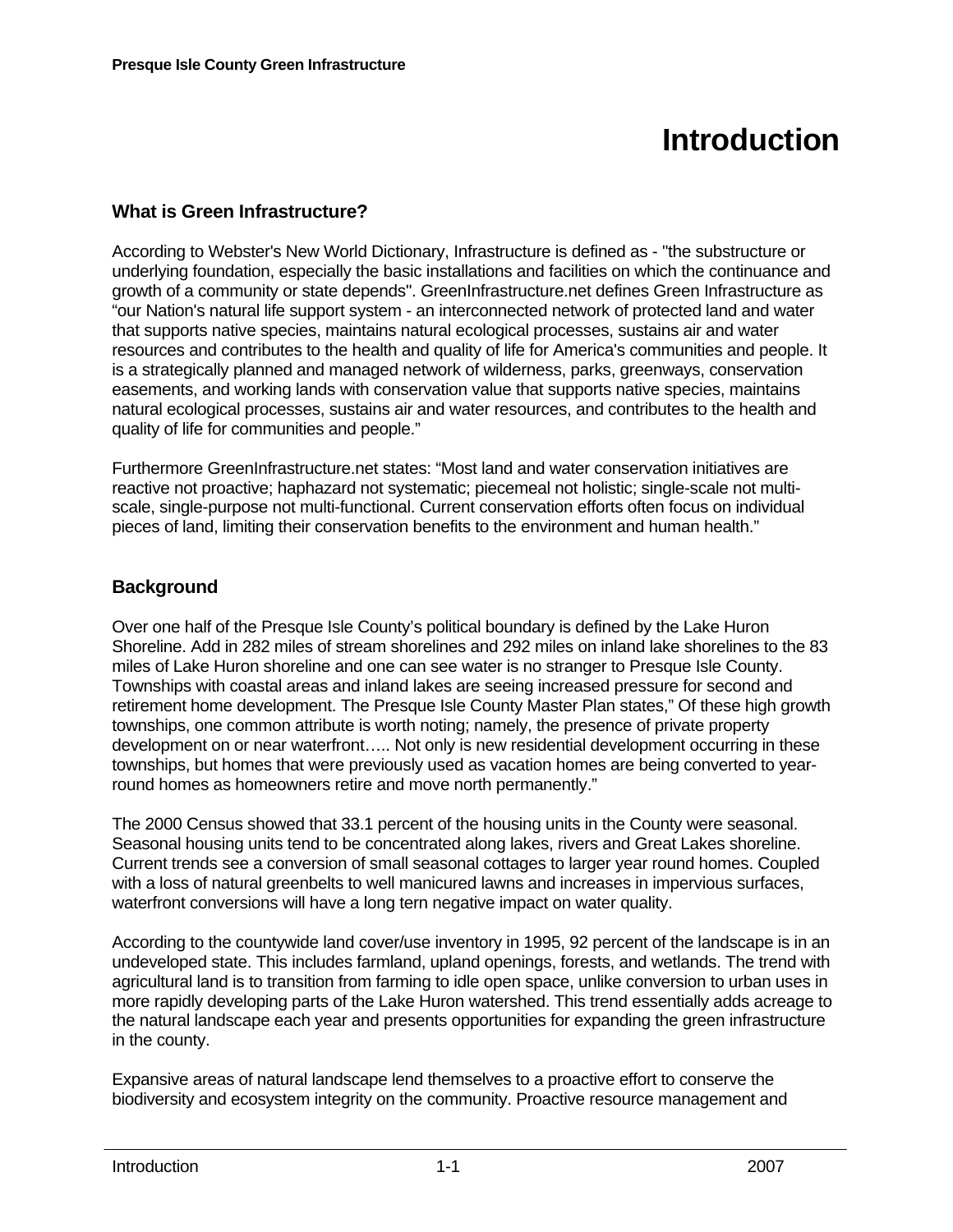conservation is an excellent investment and less costly than efforts to recapture and restore disregarded natural systems. This approach brings to mind the old saying, "an ounce of prevention is worth a pound of cure." Public input sessions associated with county and township master plans clearly show residents value the natural resources. Quality of life, rural life, open space, outdoor recreation opportunities, farmland, wildlife viewing, clean air and water, flora & fauna, and natural resources-lakes, animals, forests consistently top the list of assets to preserve.

One of the goals in the Presque Isle County master plan is: Conserve, protect and maintain the natural resources in Presque Isle County for the enjoyment of residents and visitors and for future generations. Related objectives include: Develop zoning and land use regulations, which protect environmental features identified as important to County residents; and protect wildlife and waterfowl habitat. As development continues to expand in Presque Isle County, natural areas, wild rivers, and critical ecological processes will suffer from the cumulative impacts of numerous individual projects. However the solution isn't to stop development but to manage development in a manner that will not deplete the very reasons people choose to live and recreate in the county. Presque Isle Township, Krakow Township, Allis Township, City of Rogers City, Village of Millersburg and Village of Posen administer their own zoning, while the balance of the county falls under county zoning. Although each community employs a part time zoning administrator, none employ planners.

### **Location**

Current and future patterns of land use and development grow out of the community's natural, social and economic history. Before preparing a green infrastructure plan for Presque Isle County, it is important to review the community's general characteristics, and the significant historic events that continue to influence local land use and development patterns.

Presque Isle County is located in the northeastern portion of Michigan's Lower Peninsula. A location map is provided as **Figure 1.1**. Bordering the Lake Huron shoreline, the County is roughly triangular in shape and has a land area of about 688 square miles. Most of the County is rural in nature and characterized by low population density. The year 2000 census registered a County population of 14,441. Rogers City, the County seat, is the largest incorporated community, with a population of 3,322. The City of Onaway has a population of 993, while the Villages of Millersburg and Posen have populations of 263 and 292 respectively. The 14 townships within Presque Isle County vary in population from Bearinger (329 persons) to Presque Isle (1,691 persons). Census figures reflect year-round population, but the County has many seasonal residents as well. Onethird of the County's housing units are for seasonal or recreational use, therefore the summertime population is much greater than the winter.